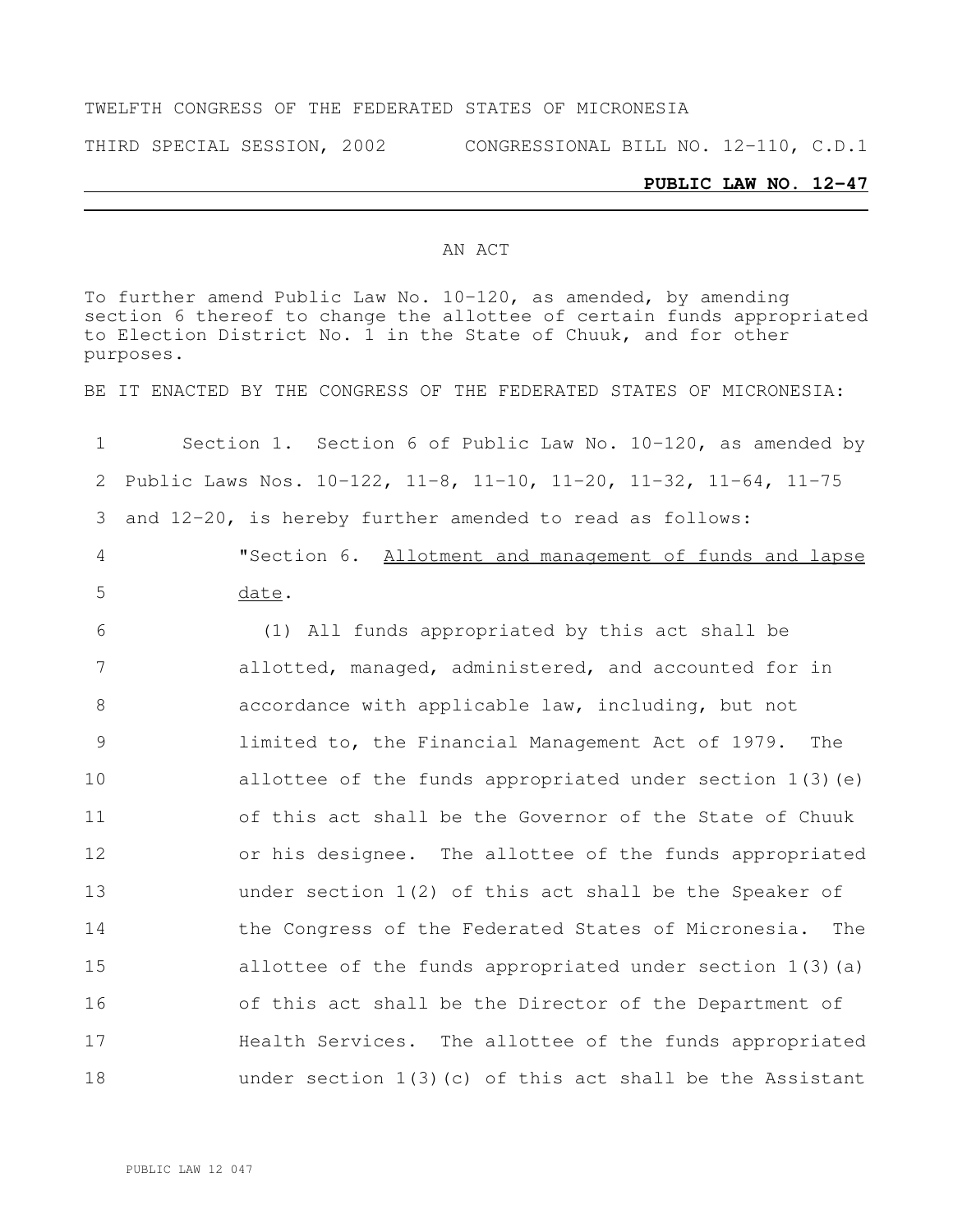| $\mathbf 1$  | Director, Land Grant Program, Cooperative Extension           |
|--------------|---------------------------------------------------------------|
| $\mathbf{2}$ | Services, Chuuk State. The allottee of the funds              |
| 3            | appropriated under section 1(3)(d) of this act shall be       |
| 4            | the Executive Director of the Chuuk Recreation Office.        |
| 5            | The allottee of the funds appropriated under sections         |
| 6            | $1(3)$ (f) and $1(3)$ (g) of this act shall be the Secretary  |
| 7            | of the Department of Health, Education and Social             |
| 8            | Affairs of                                                    |
| 9            | the Federated States of Micronesia, or his designee.          |
| 10           | The allottee of the funds appropriated under section          |
| 11           | 1(4) of this act shall be the Mortlock Development            |
| 12           | Commission. The allottee of the funds appropriated            |
| 13           | under sections $1(5)$ and $1(3)$ (b) of this act shall be the |
| 14           | Executive Director of the Northern Namoneas Development       |
| 15           | Authority, or if the Northern Namoneas Development            |
| 16           | Authority shall be abolished, the Northern Namoneas           |
| 17           | Project Coordinator or his designee. The allottee of          |
| 18           | the funds appropriated under section $1(6)$ (b) of this act   |
| 19           | shall be the Executive Director of the Chuuk State            |
| 20           | Commission on Improvement Projects. At the beginning of       |
| 21           | each quarter, the Secretary of the Department of Finance      |
| 22           | and Administration, or his designee, shall provide a          |
| 23           | status report to the member of Congress representing          |
| 24           | Chuuk Election District No. 3 on the Educational and          |
| 25           | Health Trust Fund created pursuant to section $1(6)$ (b) of   |

of 5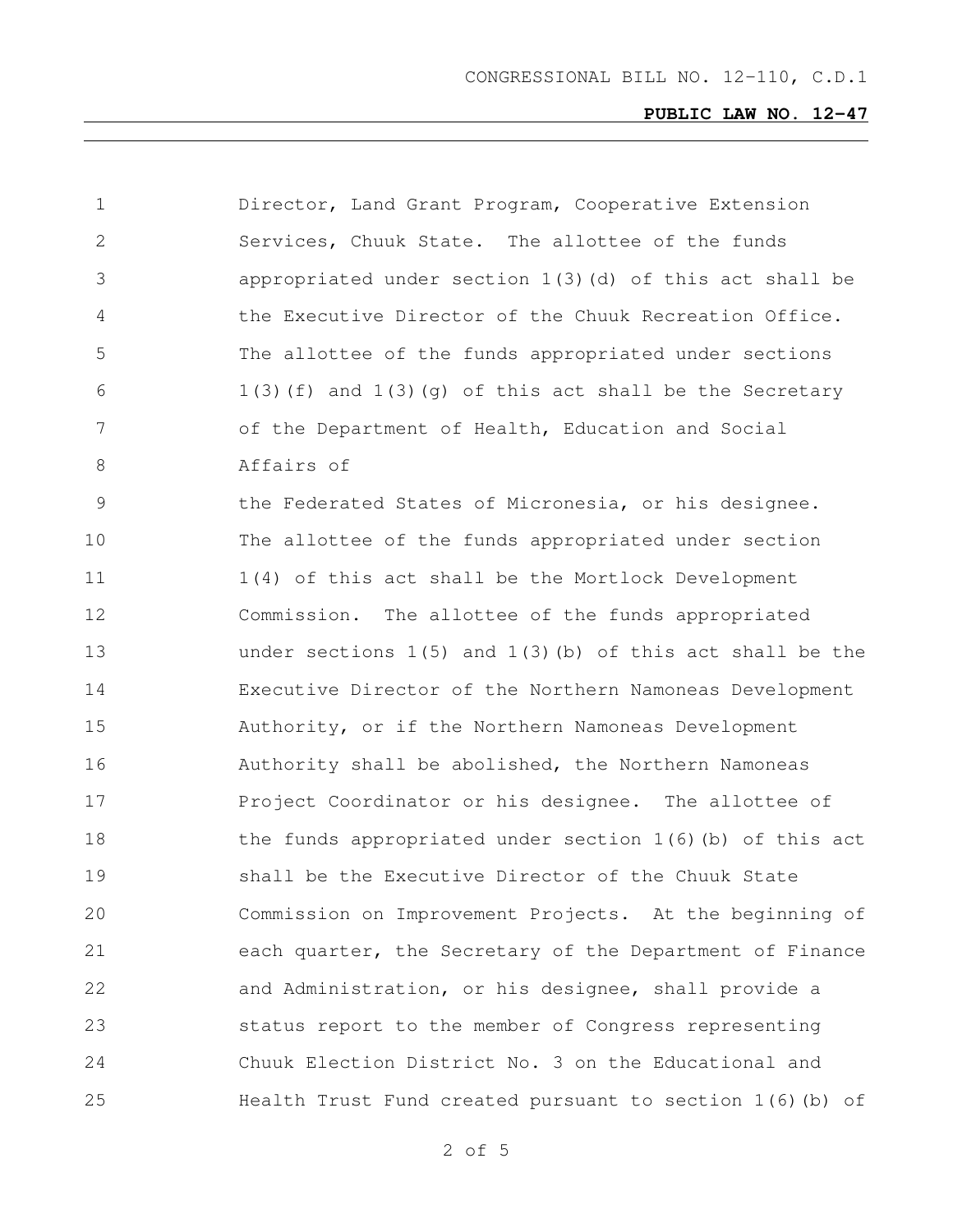| 1             | this act. Said report shall describe the investment          |
|---------------|--------------------------------------------------------------|
| 2             | status of the fund and changes in fund balances since        |
| 3             | the previous report, including nominal and real rates of     |
| 4             | return on investments. The allottee of the funds             |
| 5             | appropriated under section $1(6)$ (a) and $1(6)$ (c) of this |
| 6             | act shall be the Chuuk State Commission on Improvement       |
| 7             | Projects. The allottee of the funds appropriated under       |
| 8             | section 1(7) of this act shall be the Mayor of Polle.        |
| $\mathcal{G}$ | The allottee of the funds appropriated under section         |
| 10            | 1(8) of this act shall be the Northwest Islands Project      |
| 11            | Coordinator or his designee. The allottee of the funds       |
| 12            | appropriated under section $2(1)$ of this act shall be the   |
| 13            | respective mayor of each municipality listed therein.        |
| 14            | The allottee of the funds appropriated under sections        |
| 15            | 2(2) through 2(8) of this act shall be the Governor of       |
| 16            | the State of Kosrae. The allottee of the funds               |
| 17            | appropriated under section $2(9)$ of this act shall be the   |
| 18            | President of the Federated States of Micronesia, or the      |
| 19            | President's designee. The allottee of the funds              |
| 20            | appropriated under section $3(1)$ (a) of this act shall be   |
| 21            | the Mayor of Kolonia Town, and said allottee shall           |
| 22            | obligate no more than \$3,000 of such funds for              |
| 23            | administrative costs. The allottee of the funds              |
| 24            | appropriated under sections $4(1)$ through $4(7)$ , $4(9)$   |
| 25            | through $4(18)$ , and $4(24)$ of this act shall be the       |

of 5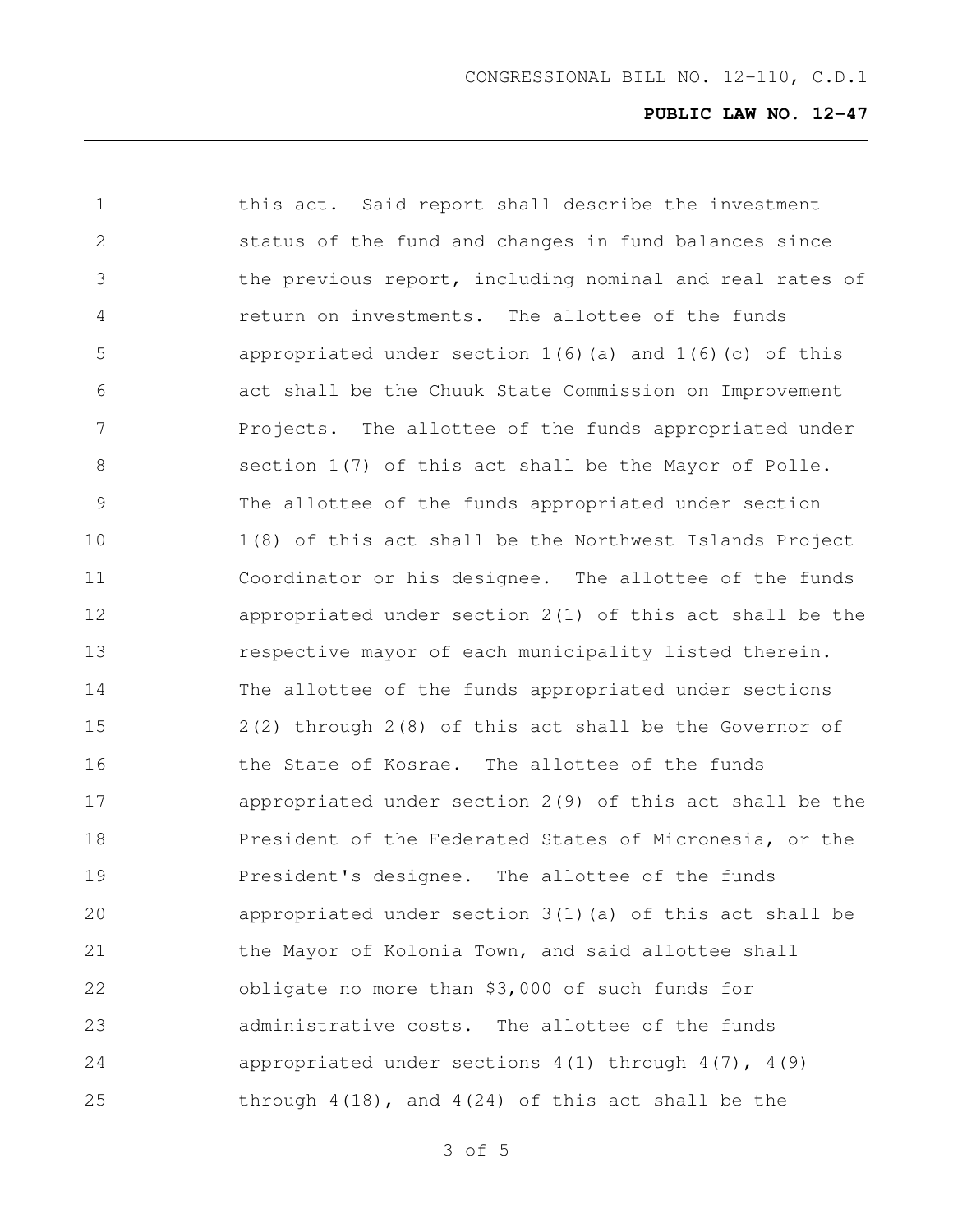| $\mathbf 1$   | Governor of the State of Yap. The allottee of the funds    |  |  |  |  |  |  |
|---------------|------------------------------------------------------------|--|--|--|--|--|--|
| $\mathbf{2}$  | appropriated under section $4(8)$ of this act shall be the |  |  |  |  |  |  |
| 3             | Speaker of the Congress of the Federated States of         |  |  |  |  |  |  |
| 4             | Micronesia. The allottee of the funds appropriated         |  |  |  |  |  |  |
| 5             | under section $4(23)$ of this act shall be the Secretary   |  |  |  |  |  |  |
| 6             | of the Department of Health, Education and Social          |  |  |  |  |  |  |
| 7             | Affairs. The allottee of all other funds appropriated      |  |  |  |  |  |  |
| 8             | by this act                                                |  |  |  |  |  |  |
| $\mathcal{G}$ | shall be the President of the Federated States of          |  |  |  |  |  |  |
| 10            | Micronesia or the President's designee. In the event       |  |  |  |  |  |  |
| 11            | that the President designates the Vice President as        |  |  |  |  |  |  |
| 12            | allottee, the Vice President may designate a               |  |  |  |  |  |  |
| 13            | suballottee. The allottees shall be responsible for        |  |  |  |  |  |  |
| 14            | ensuring that these funds, or so much thereof as may be    |  |  |  |  |  |  |
| 15            | necessary, are used solely for the purpose specified in    |  |  |  |  |  |  |
| 16            | this act, and that no obligations are incurred in excess   |  |  |  |  |  |  |
| 17            | of the sum appropriated. The allottee of the funds         |  |  |  |  |  |  |
| 18            | appropriated under section 3(2) of this act shall          |  |  |  |  |  |  |
| 19            | obligate no more than ten percent of such funds for        |  |  |  |  |  |  |
| 20            | administrative costs.                                      |  |  |  |  |  |  |
| 21            | (2) The authority of the allottees to obligate funds       |  |  |  |  |  |  |
| 22            | appropriated by this act shall not lapse."                 |  |  |  |  |  |  |
| 23            |                                                            |  |  |  |  |  |  |
| 24            |                                                            |  |  |  |  |  |  |
| 25            |                                                            |  |  |  |  |  |  |
|               |                                                            |  |  |  |  |  |  |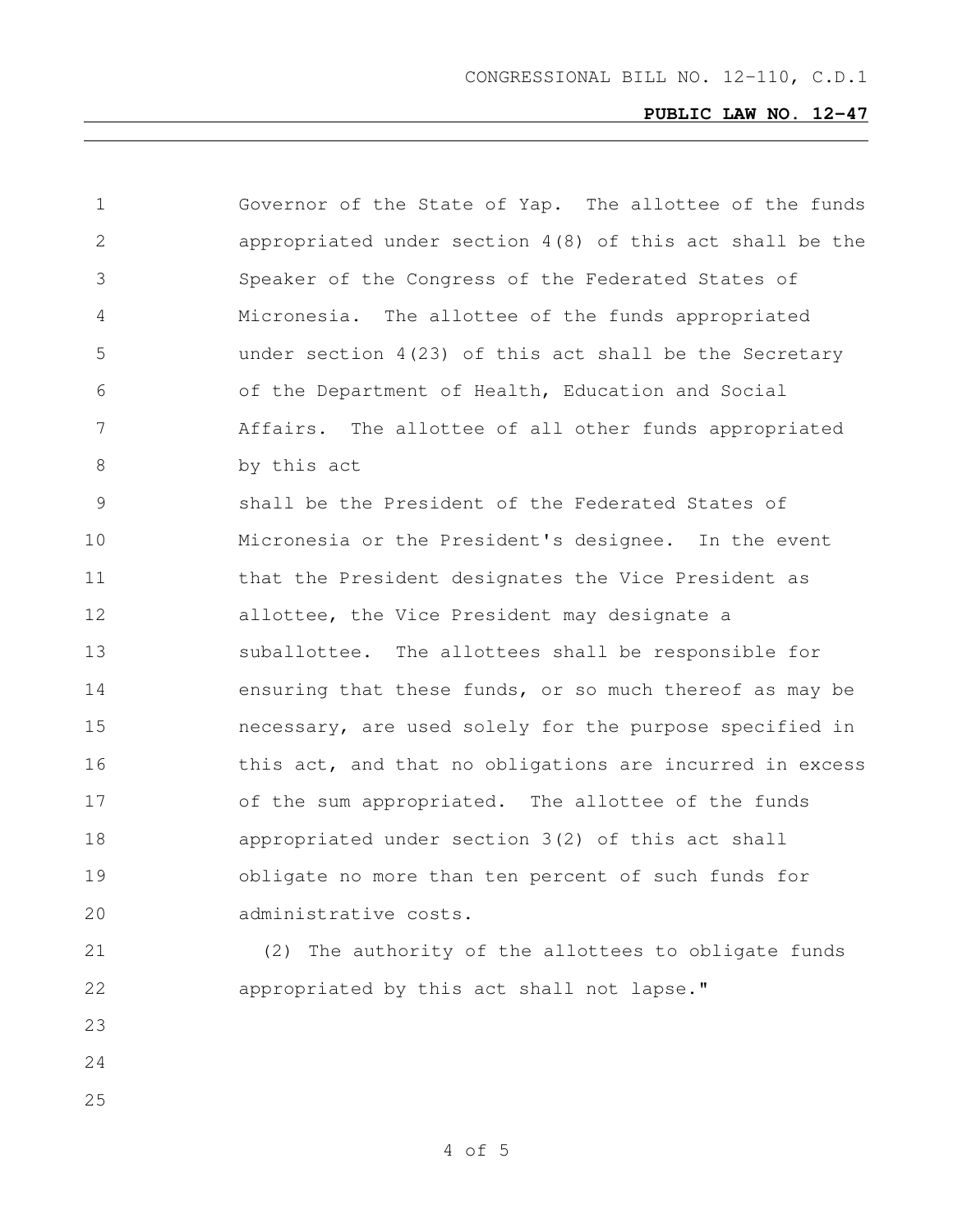| $\mathbf 1$    |                                                             |
|----------------|-------------------------------------------------------------|
| $\sqrt{2}$     |                                                             |
| 3              |                                                             |
| $\overline{4}$ |                                                             |
| 5<br>6         | Section 2. This act shall become law upon approval by the   |
| 7              | President of the Federated States of Micronesia or upon its |
| 8              | becoming law without such approval.                         |
| $\mathcal{G}$  |                                                             |
| 10             |                                                             |
| 11             |                                                             |
| 12             |                                                             |
| 13             |                                                             |
| 14             |                                                             |
| 15             |                                                             |
| 16             |                                                             |
| 17             | /s/ Redley Killion for                                      |
| 18             | Leo A. Falcam<br>President                                  |
| 19             | Federated States of Micronesia                              |
| 20             |                                                             |
| 21             |                                                             |
| 22             |                                                             |
| 23             |                                                             |
| 24             |                                                             |
| 25             |                                                             |